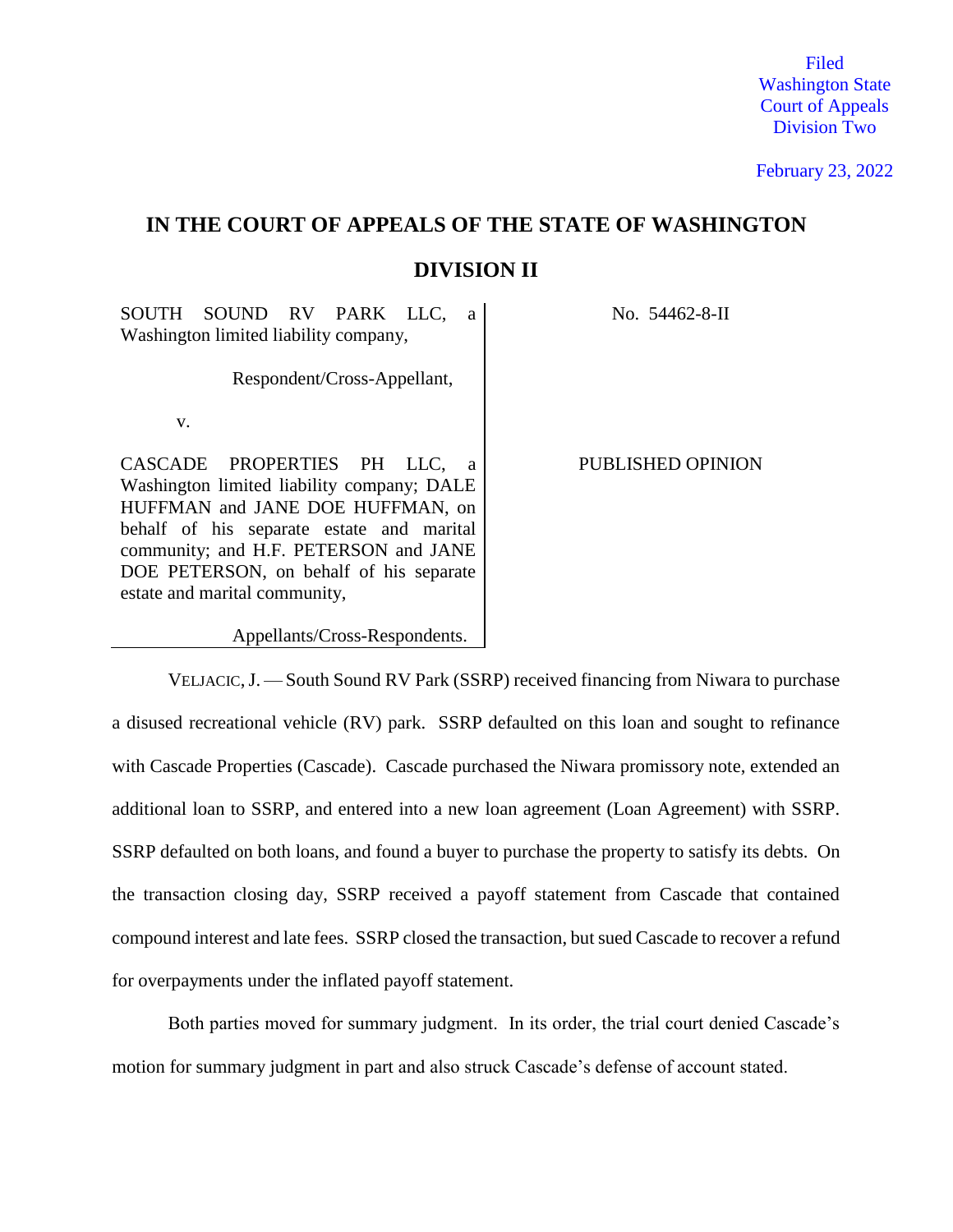At a bench trial, the court ruled that Cascade had violated the Consumer Protection Act (CPA), chapter 19.86 RCW. Cascade appeals the trial court's partial summary judgment order striking its defense of account stated and its ruling finding a violation of the CPA.

We conclude that as a matter of law the parties' conduct satisfies the doctrine of account stated and that Cascade's conduct did not violate the CPA. Accordingly, we reverse and remand to the trial court to enter judgment dismissing SSRP's claims against Cascade.

### FACTS

Justin Bartlett, the managing member of SSRP, sought to purchase a disused RV park, improve it, and sell it. To complete the purchase, Bartlett borrowed \$848,000 from Niwara. The parties memorialized the loan in a promissory note (Niwara Note). The Niwara Note was a hard money  $\alpha$ <sup>1</sup> with a 12 percent interest rate, requiring monthly interest payments with a balloon payment comprised of the entire principal amount due at the end of the loan period. The default interest rate was 24 percent. SSRP had previously taken out approximately 200 hard money loans.

The default interest provision in section 4 of the Niwara Note states:

DEFAULT INTEREST RATE. If [SSRP] defaults upon any payment when due, including monthly payments or final balloon payment, any unpaid principal, fees and interest shall bear interest at the Default Interest Rate of Twenty-Four percent (24.00%) per annum in addition to the Late Charge set forth in Section 8 below.

Clerk's Papers (CP) at 45.

 $\overline{\phantom{a}}$ 

SSRP defaulted on the Niwara Note, and reached out to a loan broker, to help it refinance. The broker referred SSRP to Cascade. Cascade does not advertise for its services and did not reach out to SSRP.

<sup>&</sup>lt;sup>1</sup> Hard money loans occur between private parties and usually charge higher interest rates, including higher default interest.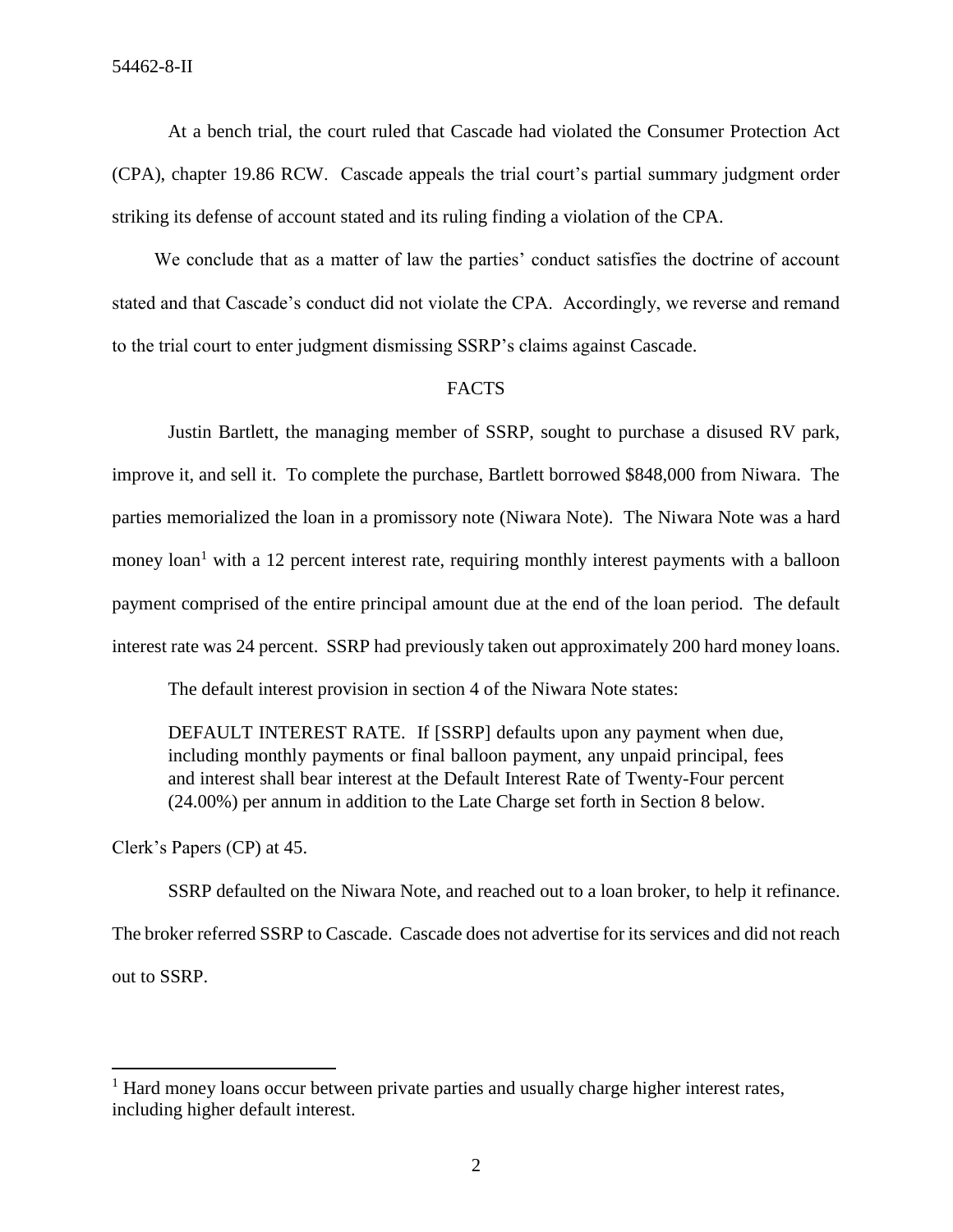SSRP and Cascade entered into the Loan Agreement under which Cascade agreed to purchase the Niwara Note for \$928,636.02, and advance a new loan of \$186,000 to SSRP. The Loan Agreement included compound interest and a default interest rate of 24 percent. It is undisputed that SSRP defaulted on the Loan Agreement.

Instead of seeking refinancing, SSRP decided to find a buyer for the property. SSRP eventually found a buyer, and on the day of closing it received the payoff amount from the escrow company. The payoff amount included default compound interest and late charges. SSRP signed the escrow papers without any protest, and affirmed that it "READ, REVIEWED AND APPROVED" the payoff demand. CP at 13.

A few days after signing the escrow papers, SSRP contacted Cascade to dispute the payoff amount. When Cascade refused to provide a refund, SSRP sued. Both parties moved for summary judgment. SSRP sought a partial summary judgment order that the Niwara Note and the Loan Agreement did not include compound interest, that the late charge was chargeable only to the interest payments not all payments, and that Cascade's defense of account stated be stricken. Cascade's motion for summary judgment sought dismissal of SSRP's lawsuit under the doctrine of account stated (amongst other defenses), and an award of attorney fees.

The trial court entered a summary judgment order that granted and denied in part both parties' motions and included three rulings. The court determined that simple interest of 24 percent began accruing on the Niwara purchase amount of \$939,478 on February 1, 2018, when SSRP defaulted. The court also determined that the 5 percent late charge was "properly assessed on the Niwara Purchase Amount." CP at 267. Lastly, the court struck Cascade's defense of account stated. The court reserved all other issues for trial.

3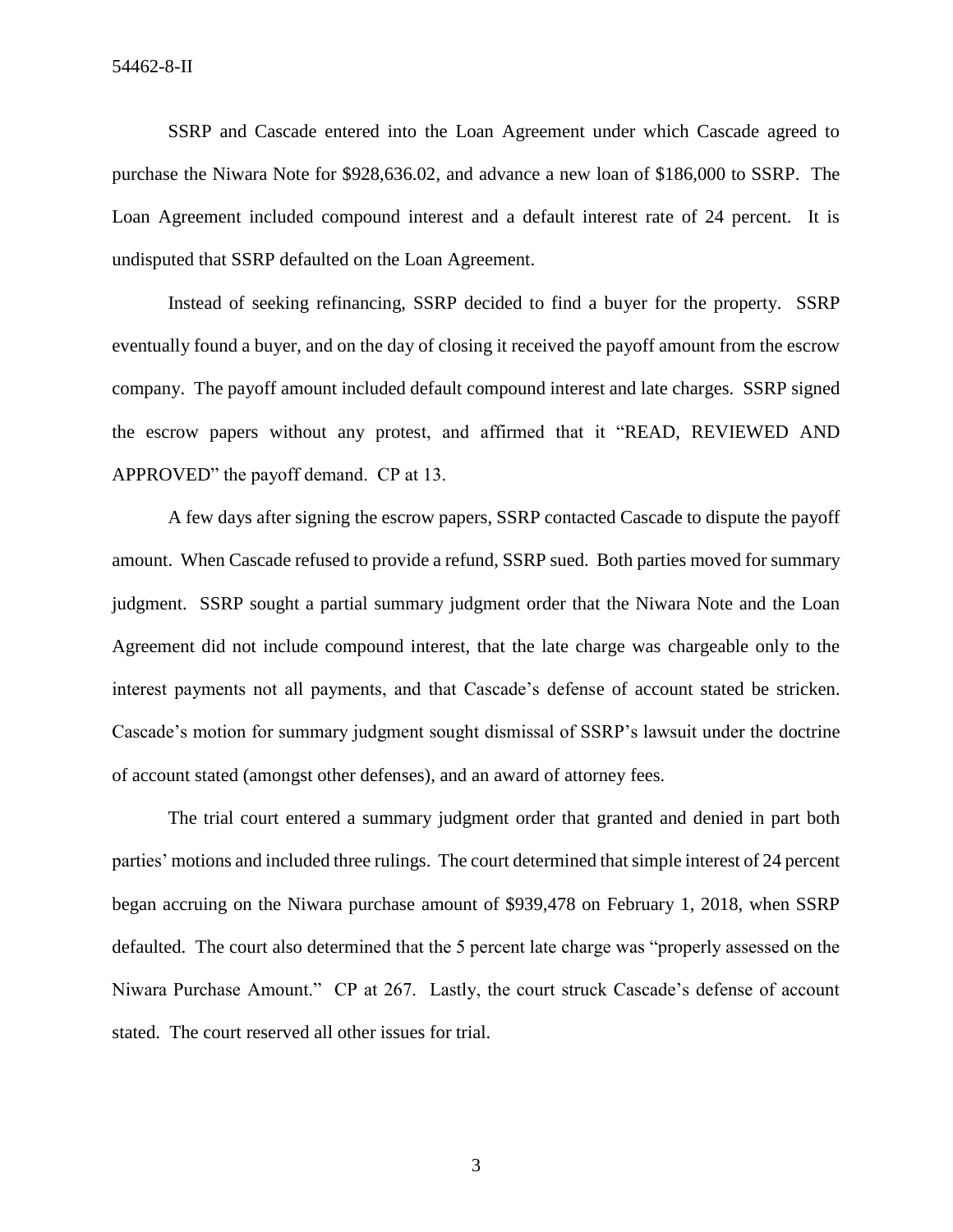After a bench trial, the trial court entered multiple findings of fact and conclusions of law relevant here. In finding 38, the court addressed the CPA issue, finding that Cascade's conduct impacted the public interest. It stated: "Given that many such loans and a majority of such loans are closed through escrow that clears existing encumbrances by getting payoff amounts from lenders, the ability to submit last minute inflated payoffs in an unregulated industry does raise the real prospect of repetition and impact on the public." CP at 477.

Conclusion 59 states that Cascade violated the CPA: "Cascade has engaged in unfair and deceptive acts impacting the public interest in a manner that may be replicated thus violating the Washington Consumer Protection Act, RCW 19.86.020 entitling Plaintiff to damages of \$94,714.12 and treble damages in the amount of \$25,000 based upon such limitation set by RCW 19.86.090." CP at 479. In conclusion 60, the court stated, "Prejudgment interest at the contract default rate of 24% from September 28, 2018 until entry of judgment is warranted." CP at 479.

Cascade appeals the trial court's partial summary judgment order striking the defense of account stated and its conclusion that Cascade violated the CPA.

#### ANALYSIS

#### I. DOCTRINE OF ACCOUNT STATED

Cascade argues that because SSRP signed the escrow papers and did not indicate on the papers its objection to the payoff amount, SSRP waived its claim under the doctrine of account stated and the doctrine should not have been stricken at summary judgment. SSRP argues that the doctrine of account stated does not apply to the type of transaction in this case. We conclude that the parties' conduct satisfies the doctrine of account stated, and therefore the trial court should have granted judgment to Cascade.

4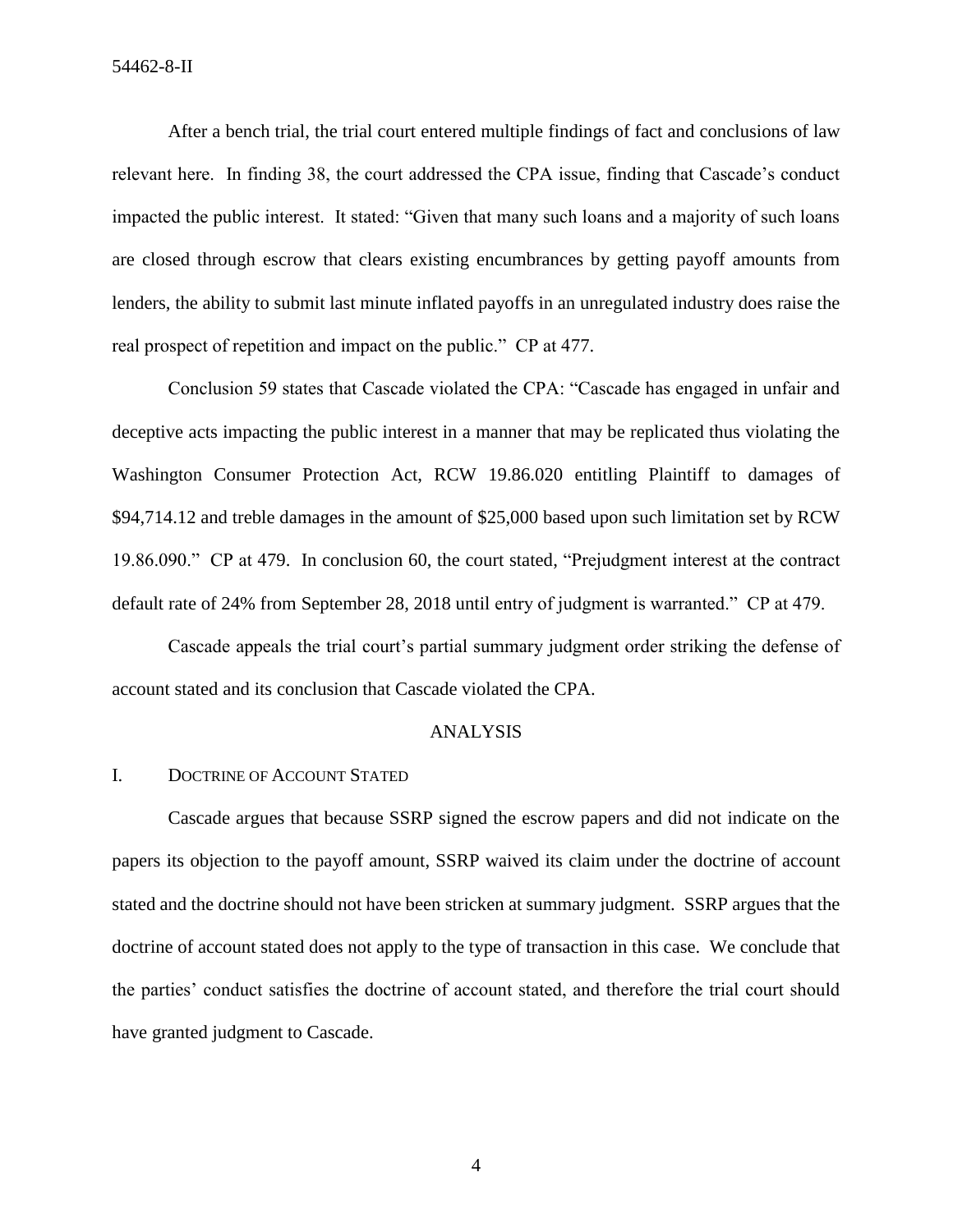54462-8-II

### A. Standard of Review

We review a trial court's order granting summary judgment dismissal de novo, and perform the same inquiry as the superior court. *Strauss v. Premera Blue Cross*, 194 Wn.2d 296, 300, 449 P.3d 640 (2019); *RockRock Grp., LLC v. Value Logic, LLC*, 194 Wn. App. 904, 913, 380 P.3d 545 (2016). We consider the facts and the inferences from the facts in a light most favorable to the nonmoving party. *Bremerton Pub. Safety Ass'n v. City of Bremerton*, 104 Wn. App. 226, 230, 15 P.3d 688 (2001). The court may grant summary judgment if the pleadings, affidavits, and depositions establish that there is "'no genuine issue as to any material fact and that the moving party is entitled to judgment as a matter of law.'" *Value Logic, LLC*, 194 Wn. App. at 913 (quoting CR 56(c)).

## B. Legal Principles of the Doctrine of Account Stated

The doctrine of account stated applies when both the debtor and creditor agree that a specific sum is the amount due. *Discover Bank v. Bridges*, 154 Wn. App. 722, 728 n.4, 226 P.3d 191 (2010). Payment of a statement can also establish an account stated if paired with a failure "to objectively manifest either protest or an intent to negotiate the sum at some future time." *Sunnyside Valley Irrigation Dist. v. Roza Irrigation Dist.*, 124 Wn.2d 312, 316 n.1, 877 P.2d 1283 (1994).

A party may challenge an account stated by showing their assent was induced by fraud or mistake. *Associated Petroleum Prod., Inc. v. Nw. Cascade, Inc.*, 149 Wn. App. 429, 437, 203 P.3d 1077 (2009). Fraud occurs when a party "conceals a material fact that it has a duty to disclose to the other party." *Id*. Similarly, a unilateral mistake entitles a party to challenge an account stated if the other party engaged in fraud. *Id*.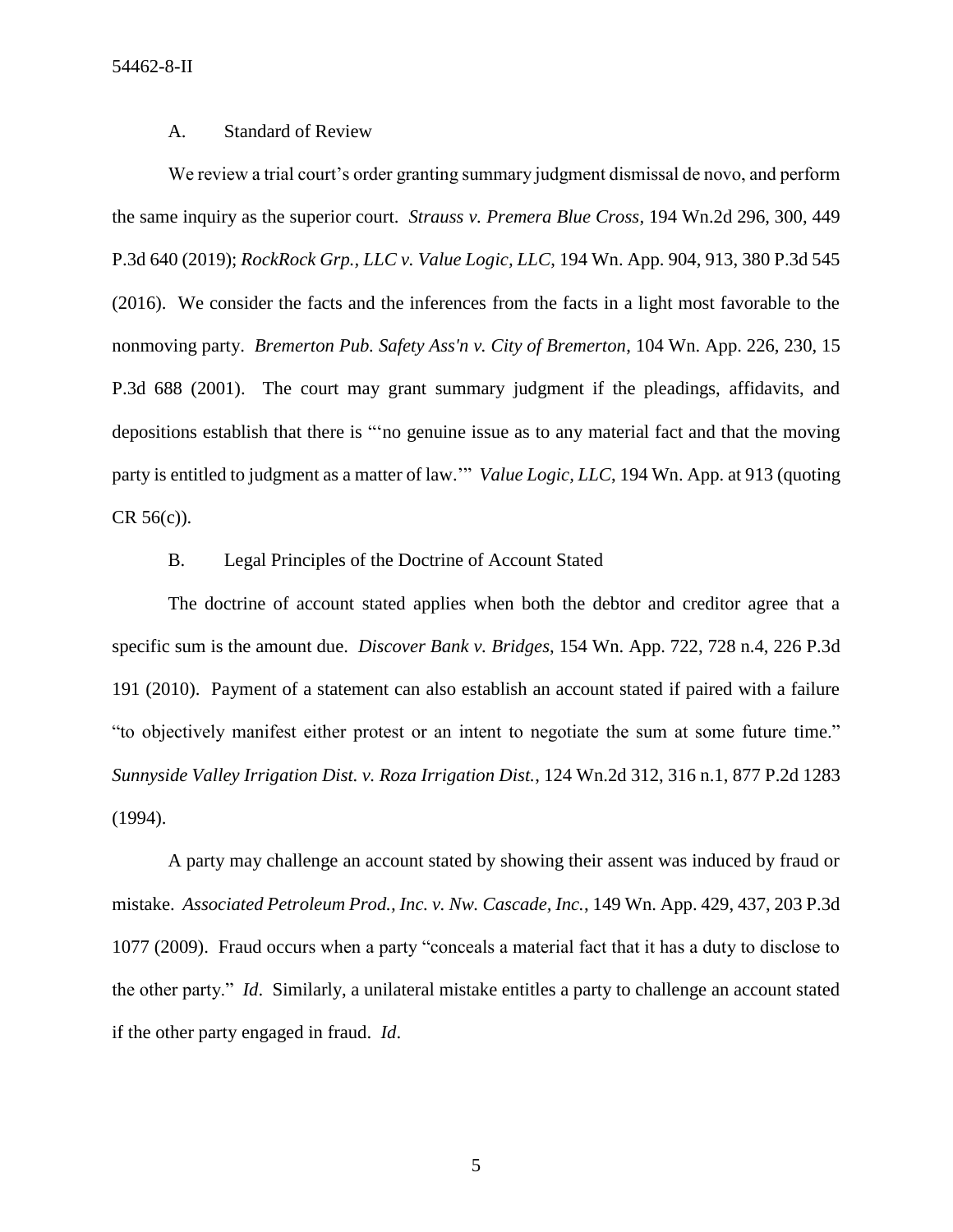54462-8-II

We conclude that the trial court erred in ruling that the account stated defense was inapplicable here. The facts presented at summary judgment unquestionably establish that Cascade provided SSRP with a statement of account and that SSRP paid the account without objectively manifesting protest or an intent to negotiate. SSRP received the final payoff figure prior to signing the escrow documents. Even though the payoff amount exceeded the sum SSRP expected, it signed the escrow papers. Prior to signing, SSRP failed to protest the payoff amount or indicate to Cascade its intent to negotiate. Indeed, SSRP signed the documents after it expressly "READ, REVIEWED AND APPROVED" the payoff demand. CP at 13. After a few days had passed, SSRP finally wrote to Cascade to challenge the payoff amount and request a refund. Under *Sunnyside Valley Irrigation District*, SSRP's decisions to sign the escrow documents without protest constitutes an account stated. 124 Wn.2d at 316-17. Further, SSRP failed to allege fraud or mistake that would entitle it to later challenge the account stated. The trial court erred in granting partial summary judgment to SSRP, because the account was settled by SSRP signing the escrow documents and tendering payment to Cascade without protest. Accordingly, we remand to the trial court to enter judgment in Cascade's favor.

Because we conclude the parties' conduct satisfies the doctrine of account stated, we do not reach Cascade's or SSRP's other bases for appeal, including the issue of attorney fees. We do however address the trial court's CPA ruling.

#### II. CONSUMER PROTECTION ACT

We address the CPA claim in the interest of clarifying that a successful account stated defense, while foreclosing the CPA claim on the facts of this case, may not always yield that result. That is, a CPA claim may well succeed in the face of a successful account stated defense in the appropriate factual scenario.

6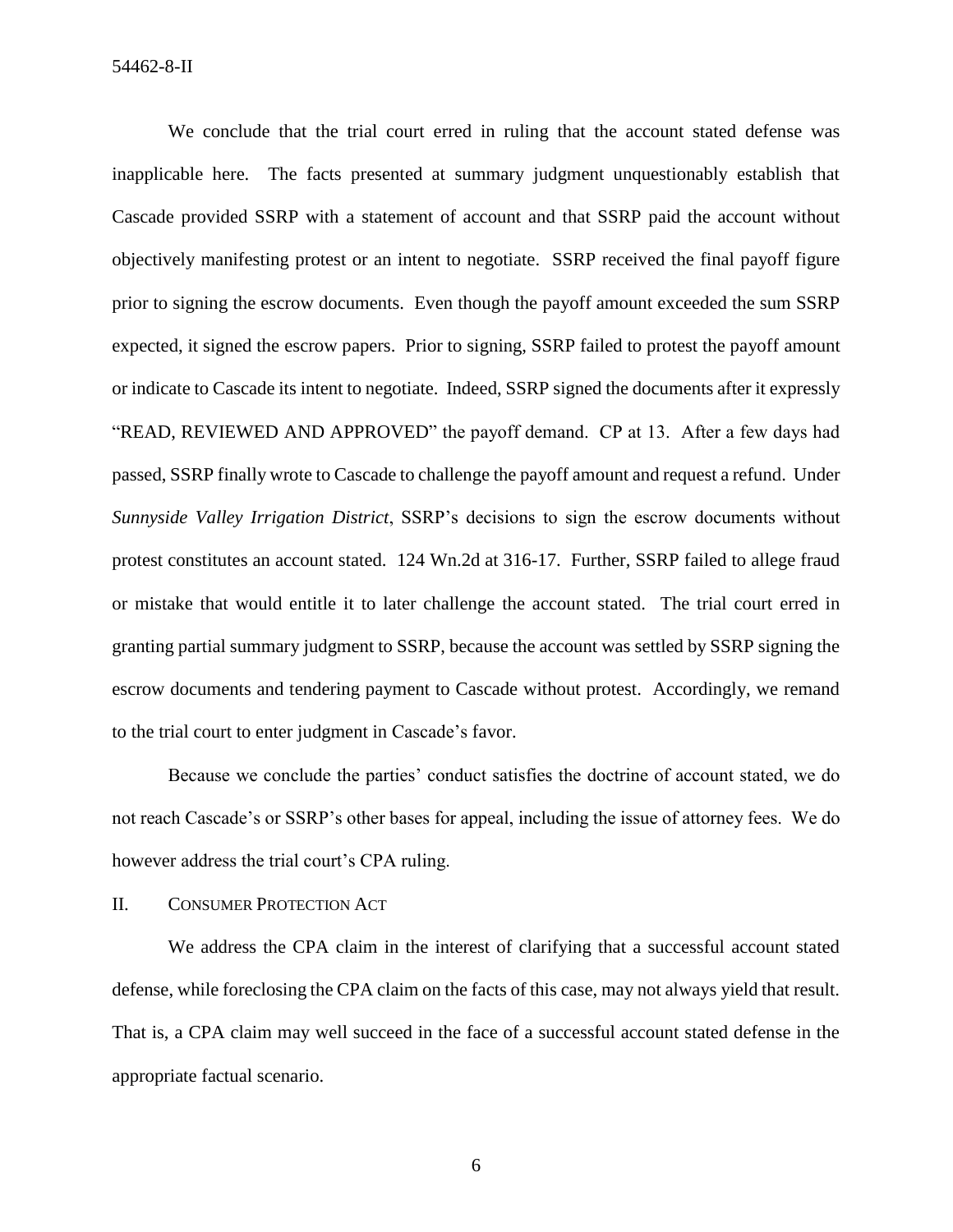Cascade argues that the trial court erred when it found Cascade had violated the CPA. It asserts that its payoff demand was not deceptive, SSRP was not deceived by it, and that if it was, the transaction is unique to Cascade and SSRP and therefore was unlikely to deceive a substantial portion of the public. We agree the trial court erred in ruling Cascade violated the CPA, but we only address the first element of the CPA claim. We conclude that, on these facts, SSRP does not meet the first element of a CPA claim.

We review conclusions of law de novo and findings of fact for substantial evidence. *Conway Constr. Co. v. City of Puyallup*, 197 Wn.2d 825, 830, 490 P.3d 221 (2021). Substantial evidence exists when there is "a sufficient quantum of evidence in the record to persuade a reasonable person that a finding of fact is true." *Id*. (quoting *Pardee v. Jolly*, 163 Wn.2d 558, 566, 182 P.3d 967 (2008)).

"The [CPA] declares unlawful unfair methods of competition and unfair or deceptive acts or practices in the conduct of any trade or commerce." *Behnke v. Ahrens*, 172 Wn. App. 281, 290, 294 P.3d 729 (2012). "To prevail in a private [CPA] claim, the plaintiff must prove (1) an unfair or deceptive act or practice (2) occurring in trade or commerce (3) affecting the public interest, (4) injury to a person's business or property, and (5) causation." *Id*.

To prove that an act was deceptive, a plaintiff must show that it had the "'capacity to deceive a substantial portion of the public.'" *Id*. (emphasis omitted) (quoting *Hangman Ridge Training Stables, Inc. v. Safeco Title Ins. Co.*, 105 Wn.2d 778, 785, 719 P.2d 531 (1986)). "Whether a deceptive act has the capacity to deceive a substantial portion of the public is a question of fact." *Ahrens*, 172 Wn. App. at 292. Here, SSRP accepted the payoff demand, even confirming by signature that the demand was "READ, REVIEWED AND APPROVED." CP at 13. SSRP accepted the amount without objection. On the facts of this case, where there was no fraudulent